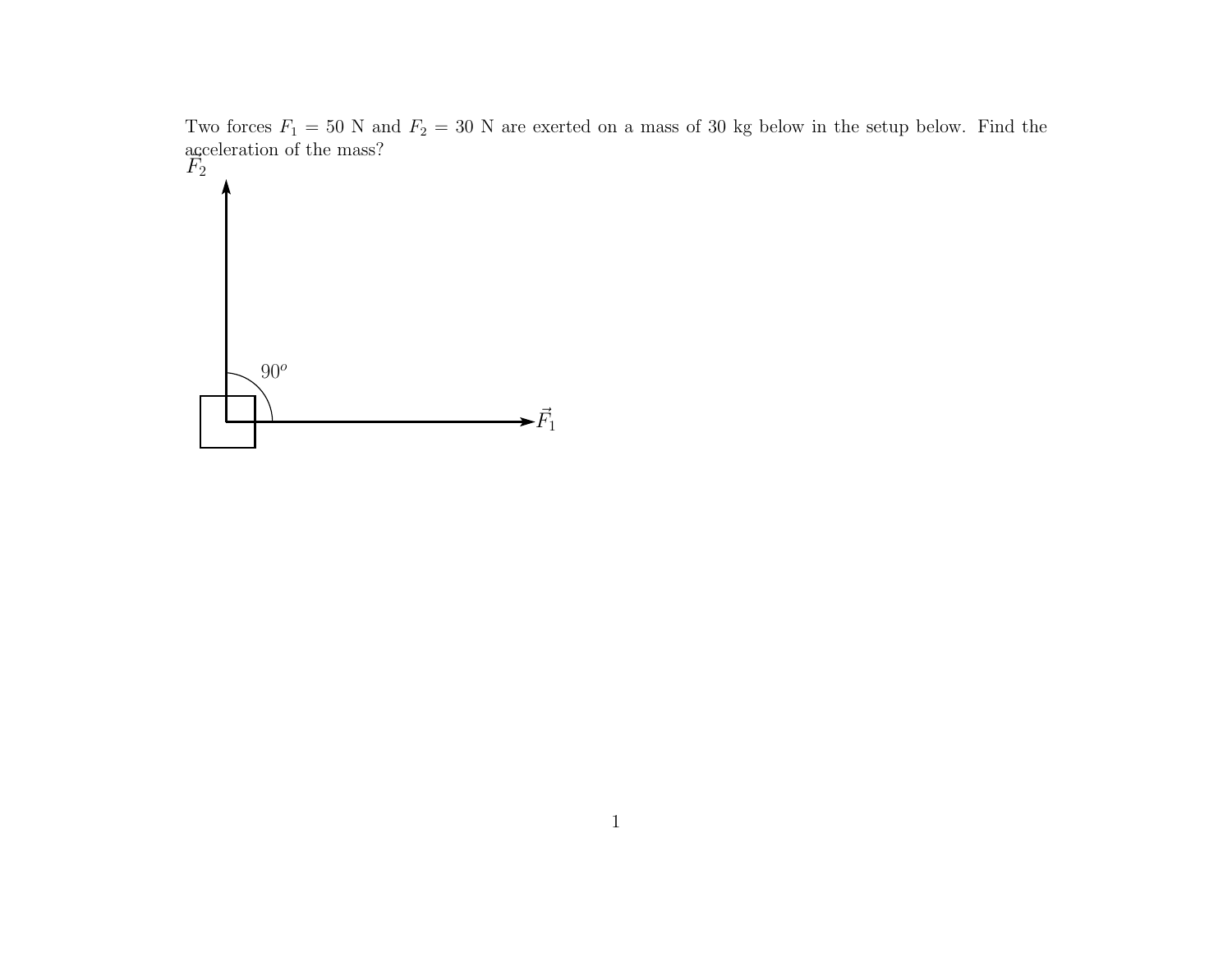A 10000 kg locomotive pulls a 20000 kg traincar down a level track. (a) Draw a free-body diagram of the system. If the acceleration of the train is  $0.1 \text{ m/s}^2$  (b) find the new force acting on the locomotive-traincar system, (c) the net force acting of the locomotive, (d) net force acting on the traincar.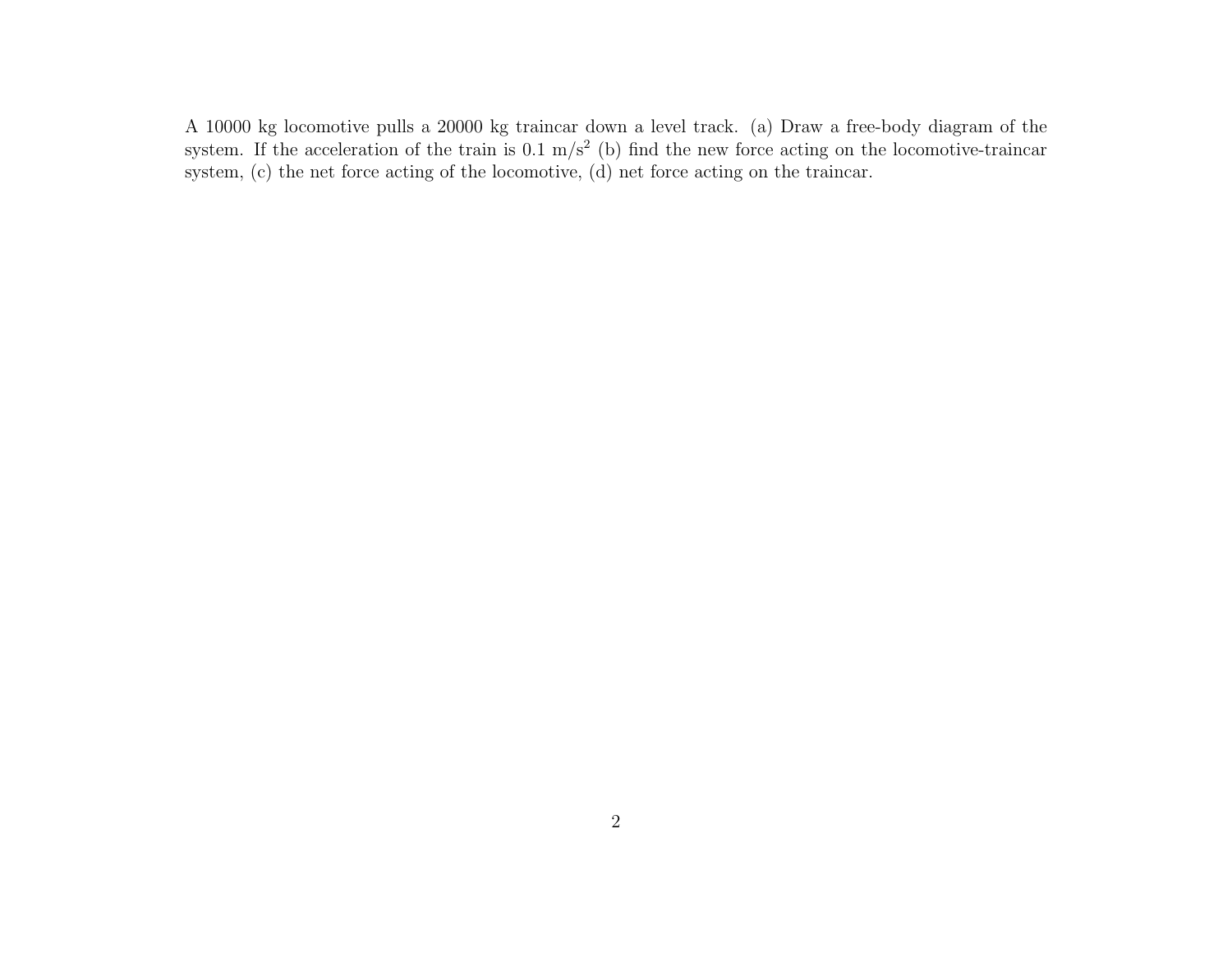A mass  $m = 8$  kg hangs from the ceiling supported by wires with tension  $T_1$ ,  $T_2$ , and  $T_3$ . If  $\theta_1 = 45^{\circ}$  and  $\theta_2 = 30^{\circ}$ , find the tensions  $T_1$ ,  $T_2$ , and  $T_3$ .

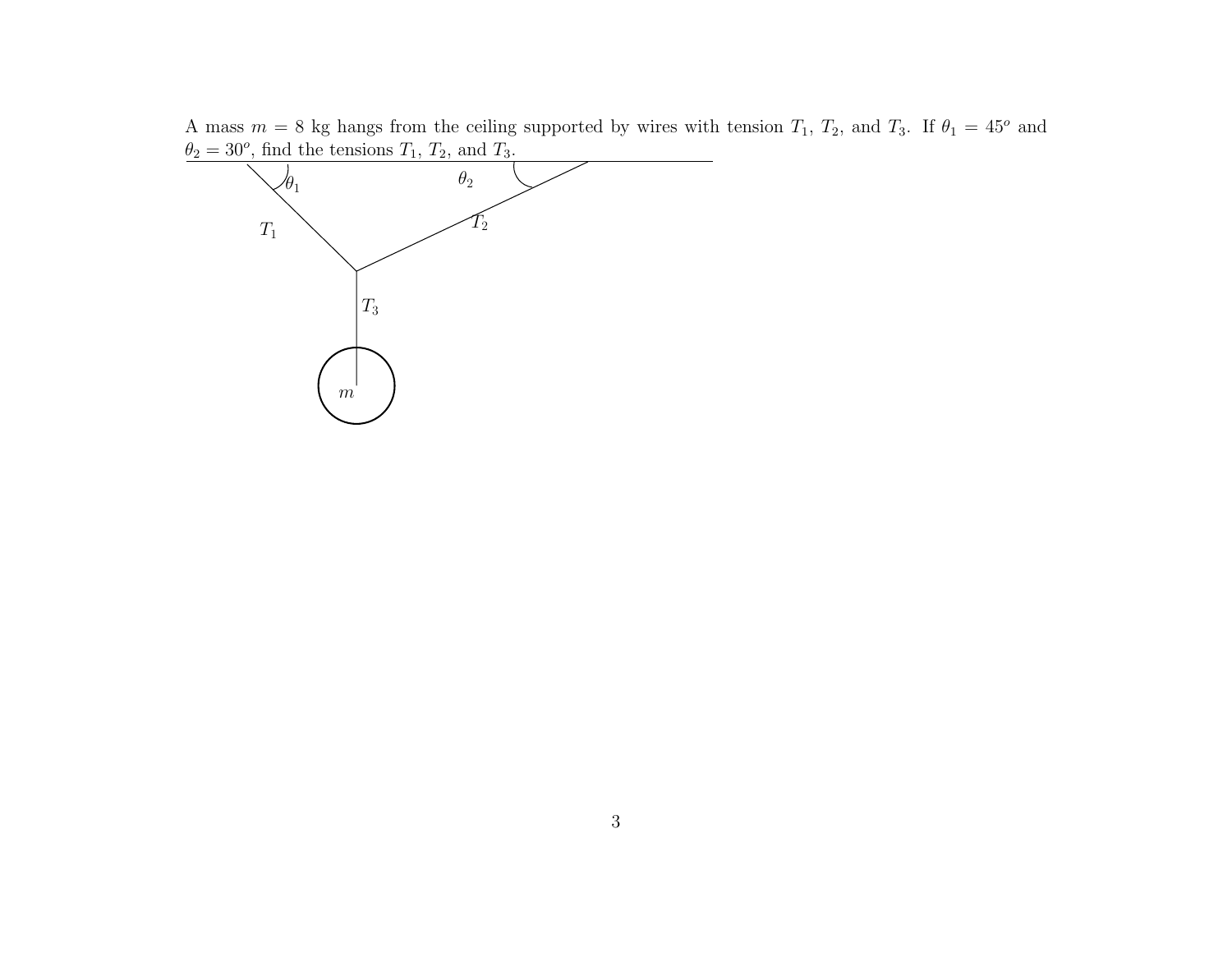Consider two masses attached with a wire. What is the acceleration of the system? What is the tension of the wire?

| $30~\mathrm{kg}$ | $\sqrt{1}$ | $50~\mathrm{kg}$ | 160 N |
|------------------|------------|------------------|-------|
|                  |            |                  |       |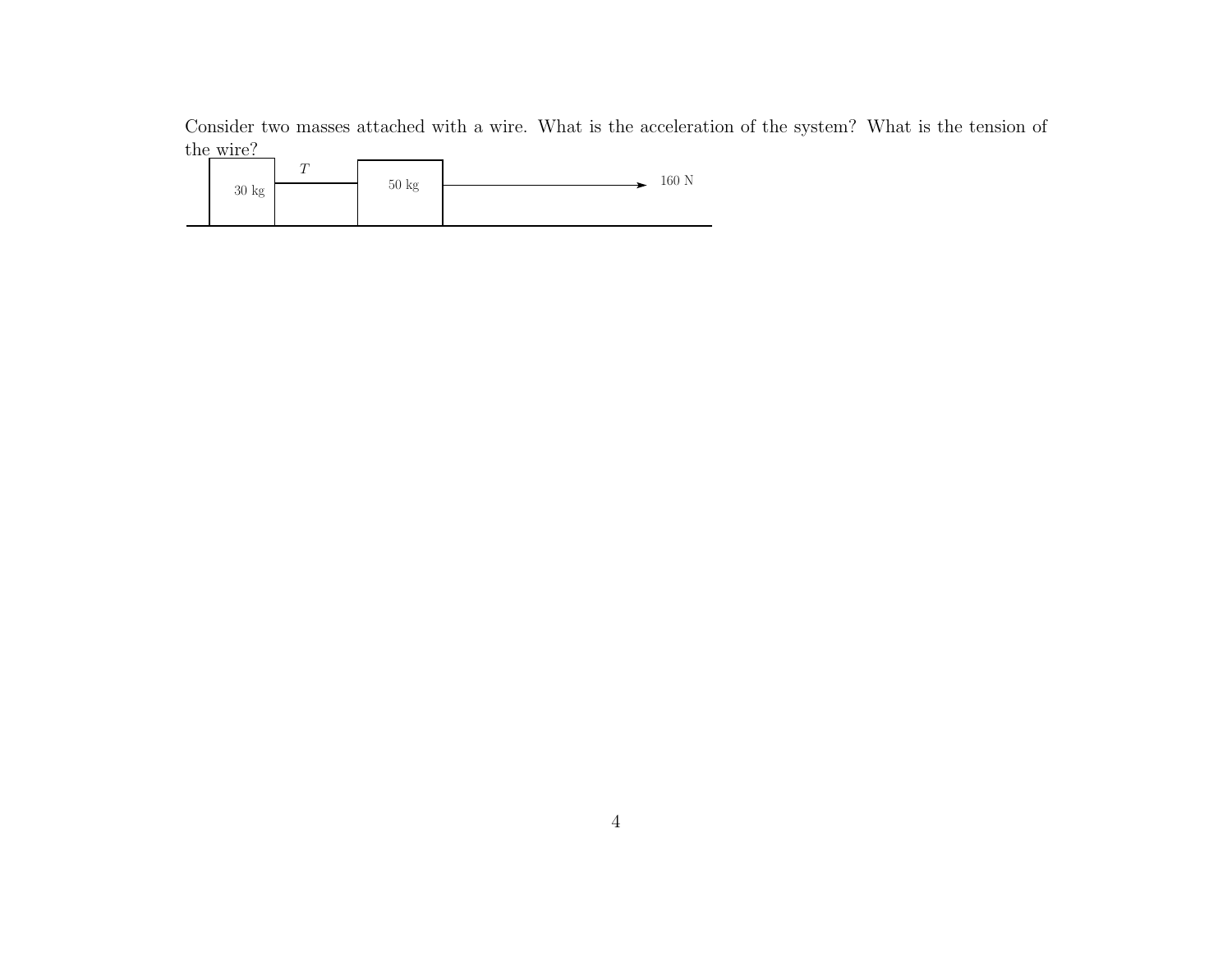A 100 kg box is on a level floor where the coefficient of static friction is  $\mu_s = 0.8$ . What force must be exert horizontally to move the box?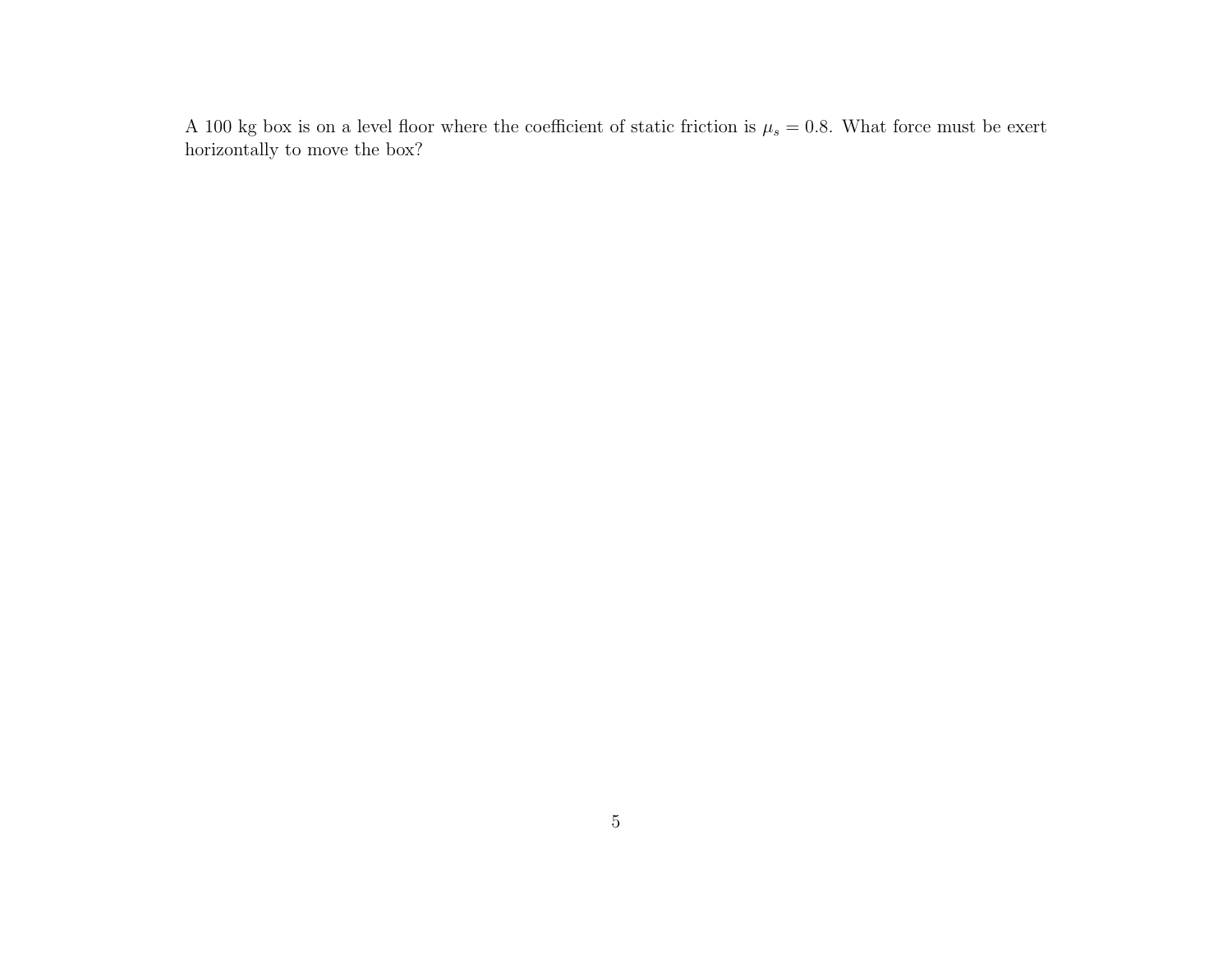Consider the plane and pulley system below. Find the minimum mass for which the more massive block starts sliding up the plane if the coefficient of static friction is  $\mu_s = 1.0$ .

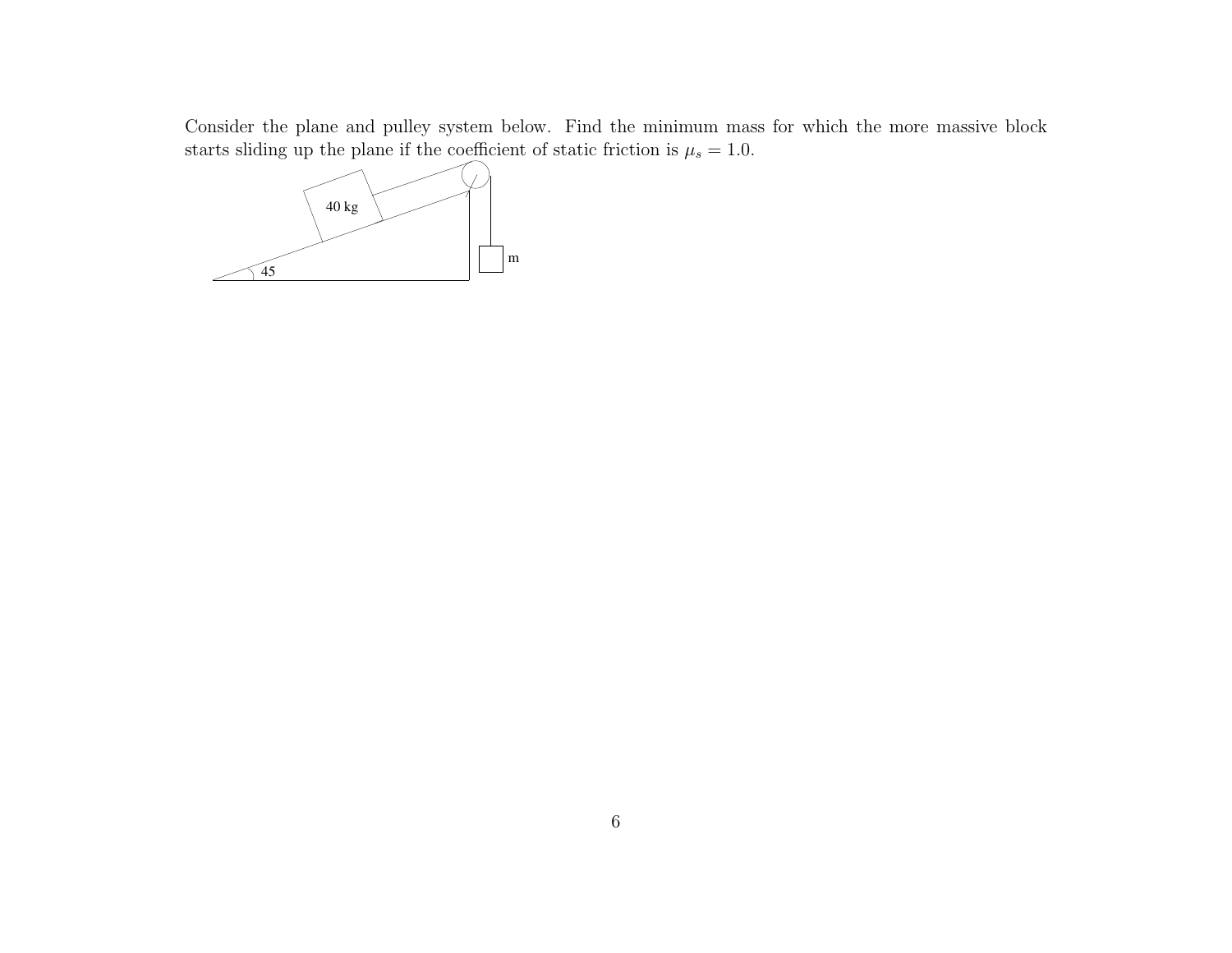A car banks around a 30 degree turn with a 200 m radius. If the track is frictionless what speed should the car approach the turn?